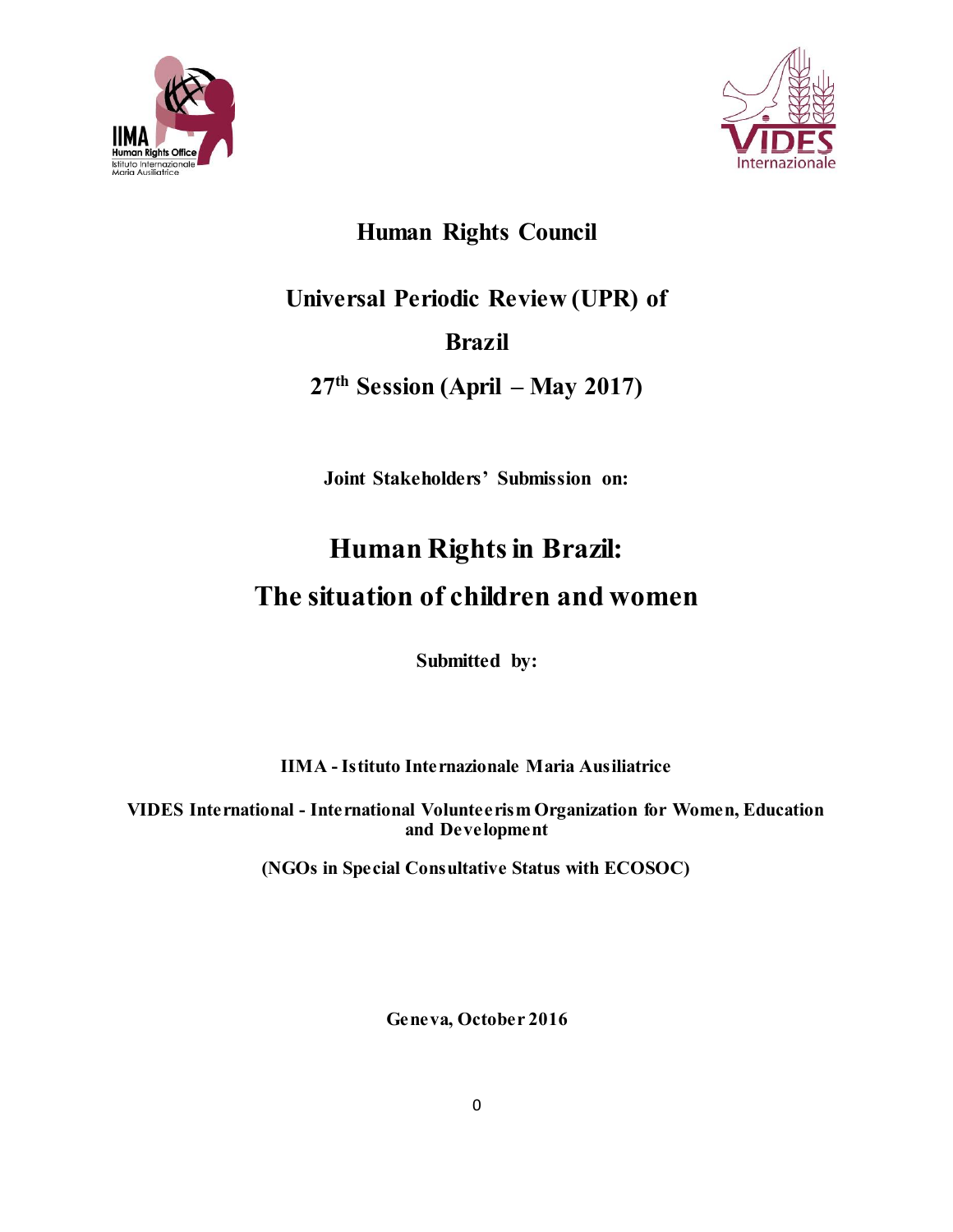# **I. INTRODUCTION**

1. This stakeholders' report is a joint submission of the above-mentioned organizations. The report highlights key concerns related to Children's and Women's Rights in Brazil**.** Each section conveys recommendations to the Government of Brazil.

2. The data and information obtained for this submission came from various sources and includes information from IIMA and VIDES members in Brazil working with children and their families in Porto Alegre and São Paulo. All information concerns the period between the previous UPR of Brazil held in 2012 and October 2016.

3. **IIMA** is an international NGO in special consultative status with the Economic and Social Council. IIMA is present in 94 countries where it provides education to children and adolescents, particularly the most disadvantaged and vulnerable.

4. **VIDES International** is an international NGO in special consultative status with the Economic and Social Council, which is present in 42 countries worldwide. It was founded in 1987 to promote volunteer service at the local and international levels for ensuring human rights of vulnerable groups, especially children and women.

# **II. GENERAL REMARKS**

l

5. This NGO coalition welcomes the constructive participation of Brazil in the 2<sup>nd</sup> cycle of the Universal Periodic Review (UPR).<sup>1</sup> The present joint submission represents the follow-up to the UPR recommendations accepted by Brazil in 2012, with a special focus on children-related issues such as the full implementation of their right to education. The rights of women in Brazil also are addressed in the present report.

6. This NGO coalition perceives **children** and **women** as the most vulnerable groups in Brazil, due to the discrimination and human rights abuses to which they are subjected.

7. The implementation of recommendations is critical in order to ensure a true advancement of human rights in the State under review. Therefore, special attention should be paid by Brazil to the follow up of recommendations in an effective manner and in consultation with Civil Society.

# 8. *We recommend that the Government of Brazil:*

*a. Ensure the effective implementation of UPR recommendations through the establishment of a National Mechanism for Reporting and Follow Up as a permanent governmental mechanism to liaise with relevant ministries and consult with Civil Society, NHRIs, and all relevant stakeholders.*

<sup>&</sup>lt;sup>1</sup> The review of Brazil was held at the 9<sup>th</sup> meeting, on 25 May 2012. See Report of UPR Working Group on Brazil (A/HRC/21/11 ), 9 July 2012; and its Addendum (A/HRC/21/11/Add.1), 13 September 2012.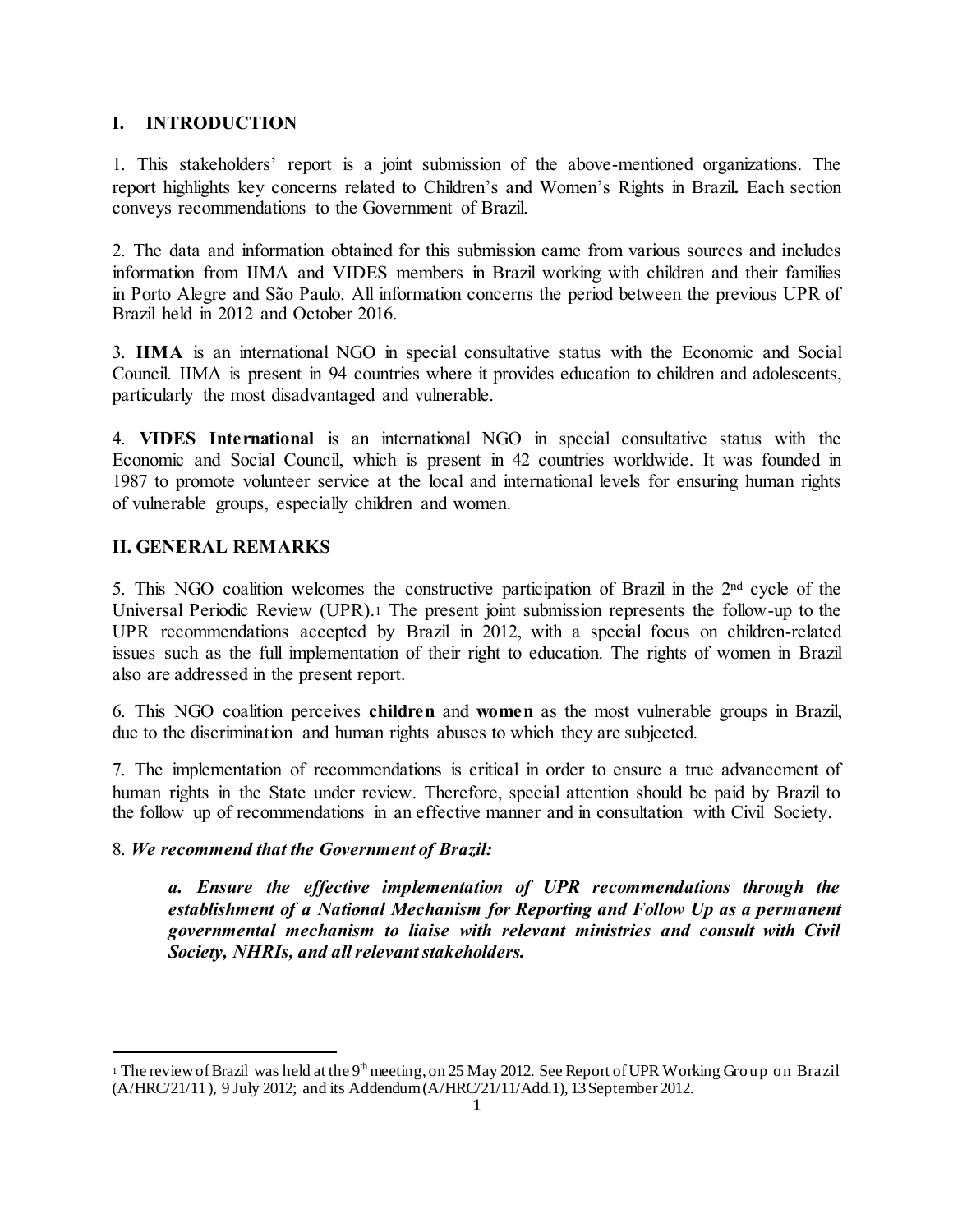#### **III. THE RIGHTS OF THE CHILD**

#### **Vulnerable Children**

l

9. The most vulnerable children in Brazil are those of indigenous and Afro-Brazilian origin, as well as those residing in the Semi-arid region, Amazon region and the poorest urban areas. Brazil is a very racially diverse country according to the 2010 Population Census, which shows that 47.7% of Brazilians identify as white, 43.1% as mulatto (mixed white and black), 7.6% as black, 1.1% as Asian and 0.4% as indigenous.<sup>2</sup> Despite this diversity, the minority groups bear the brunt of discrimination in the country. Especially vulnerable are black children belonging to religious minorities, such as the Afro-Brazilian syncretic religions of Umbanda and Candomblé. People belonging to these religions make up approximately 0.3% of the national population.<sup>3</sup> In general, Afro-Brazilians are affected by higher rates of homicide, poverty and illiteracy, realities which are linked with the fact that almost 70% of impoverished Brazilians are black.<sup>4</sup>

<sup>2</sup> "2010 Population Census." Web. 24 Oct 2016. http://www.ibge.gov.br/english/estatistica/populacao/censo2010/ <sup>3</sup> "Censo Demográfico 2010: Caracerísticas Gerais da População, Religião e Pessoas com Deficiência," Instituto Brasileiro de Geografia e Estatística, 2 Jun 2012. Web. 5 Oct 2016.

http://www.ibge.gov.br/home/presidencia/noticias/imprensa/ppts/00000009352506122012255229285110.pdf <sup>4</sup> *Brazil*. Freedom House. Web. 5 Oct 2016. https://freedomhouse.org/report/freedom-world/2016/brazil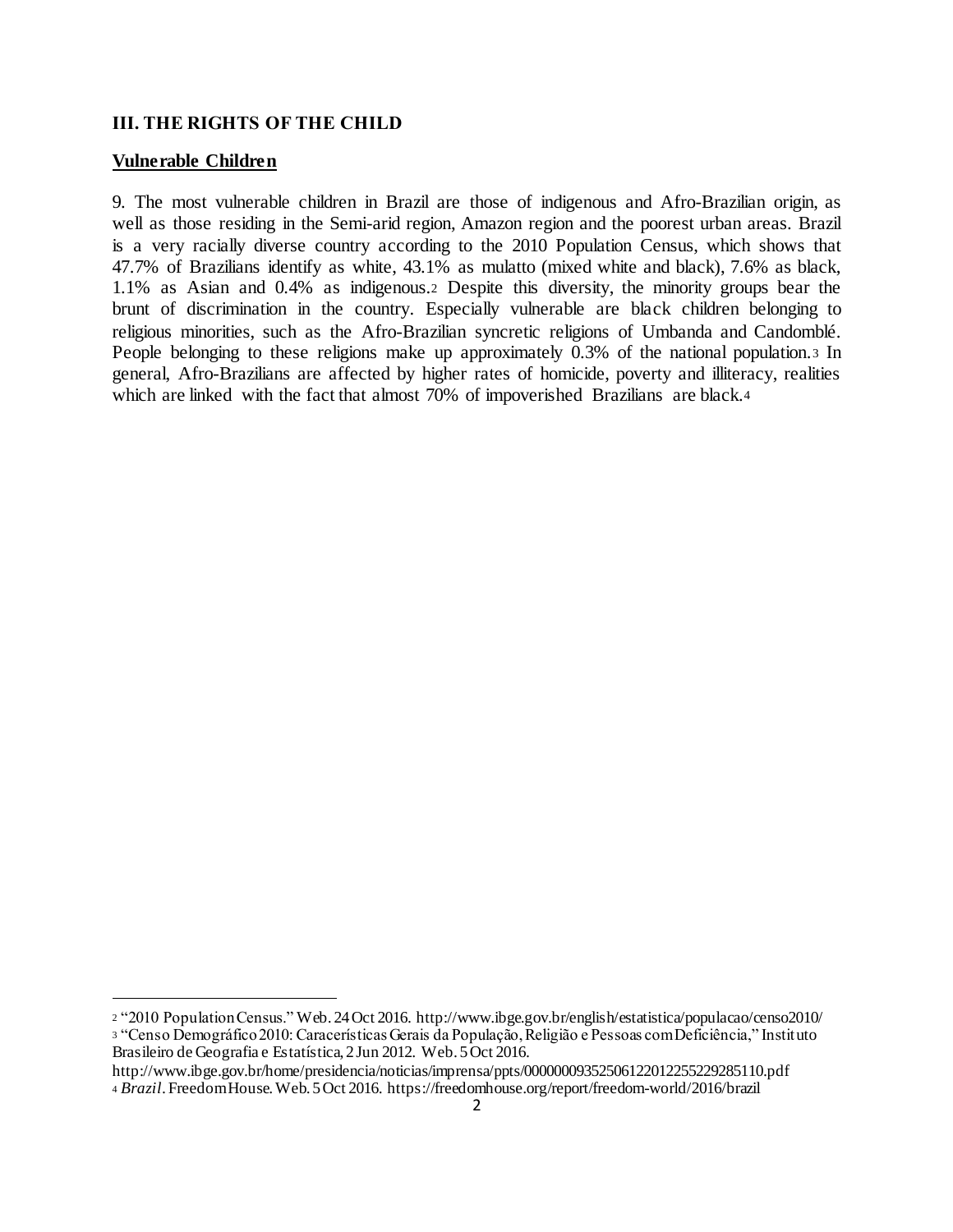#### **Indigenous children and their communities**

l

10. Indigenous children also experience discrimination and vulnerability due to the fragile recognition of their rights. Over the past decade there have been various efforts to pay greater attention to the needs of Brazil's over 200 groups of indigenous peoples. In 2007, the Comissão Nacional de Política Indigenista (CNPI) was established to serve as a space to discuss problems concerning Brazil's indigenous population. Since April of 2016 the Conselho Nacional de Política Indigenista has begun to operate as a more hands-on organ to actively consult indigenous populations about political decisions and help implement the suggestions of this people at the level of the national Government.<sup>5</sup> However, disputes have arisen between the Government and the indigenous communities concerning ancestral lands, stemming from pressures exercised by transnational corporations who wish to use these lands for lucrative purposes.

11. There is much concern in regards to the possible amendment to the Constitution referred to as PEC 215, which would modify Articles 45, 61 and 231 of the Federal Constitution and transfer the power over demarcation of indigenous lands away from the National Indian Foundation, the Ministry of Justice and the Executive Branch and instead to the National Congress of Brazil. Moving forward with the proposal would no longer recognize indigenous peoples as exclusive owners of their lands and would allow for the installation of military and police forces in these areas, as well as for non-indigenous affiliated projects to be carried out. Under the 1988 Federal Constitution of Brazil it is a technical and legal requirement that indigenous peoples have the right to their traditional lands.<sup>6</sup> This amendment is still under debate; however the prospects are grim as around 250 members of Congress are involved in the "ruralist" congressional caucus, which represents agribusiness, mining, timber and energy industries in Brazil. In contrast, the Brazilian Congress contains zero representatives of the indigenous communities. In fact, the only member of Congress to every have identified as indigenous held office in the 1980s.7 This situation shows the lack of implementation of Recommendation no. 119.164.<sup>8</sup>

12. The situation of both the vulnerable black and indigenous children, and their communities in general, shows that many measures must still be implemented in order to follow Recommendation no. 119.162 which was accepted by Brazil to "Strengthen the awareness" campaigns on the rights of indigenous populations and persons of African descent, notably through the implementation of the provisions of the specific laws adopted in this domain." <sup>9</sup>

<sup>5</sup> Conselho Nacional de Política Indigenista – CNPI, Fundação Nacional do Índio – FUNAI, 2016, funai.gov.br, Web. 5 Oct 2016

<sup>6</sup> Carneiro, Monica. "Mobilizações contra a PEC215 se intensificam em Audiência Pública" Fundação Nacional do  $Índio - FUNAI, 27 Nov 2015, funai.gov.br, Web. 5 Oct 2016$ 

<sup>7</sup> Rigby, Claire. "'We're Going to Resist': Brazil's Indigenous Groups Fight to Keep Their Land in Face of New Law." The Guardian, April 23, 2015. http://www.theguardian.com/world/2015/apr/23/brazils-indigenous-groupsbattle-land-law-change. 5 Oct. 2016

<sup>8</sup> Recommendation no. 119.164: "Ensure the rights of indigenous peoples, in particular the rights to traditional lands, territories and resources, and their right to be consulted(Norway)." See Report of UPR Working Group on Brazil (A/HRC/21/11), 9 July 2012.

<sup>9</sup> Recommendation no. 119.162 addressed to Brazil by Morocco. See Report of UPR Working Group on Brazil (A/HRC/21/11), 9 July 2012.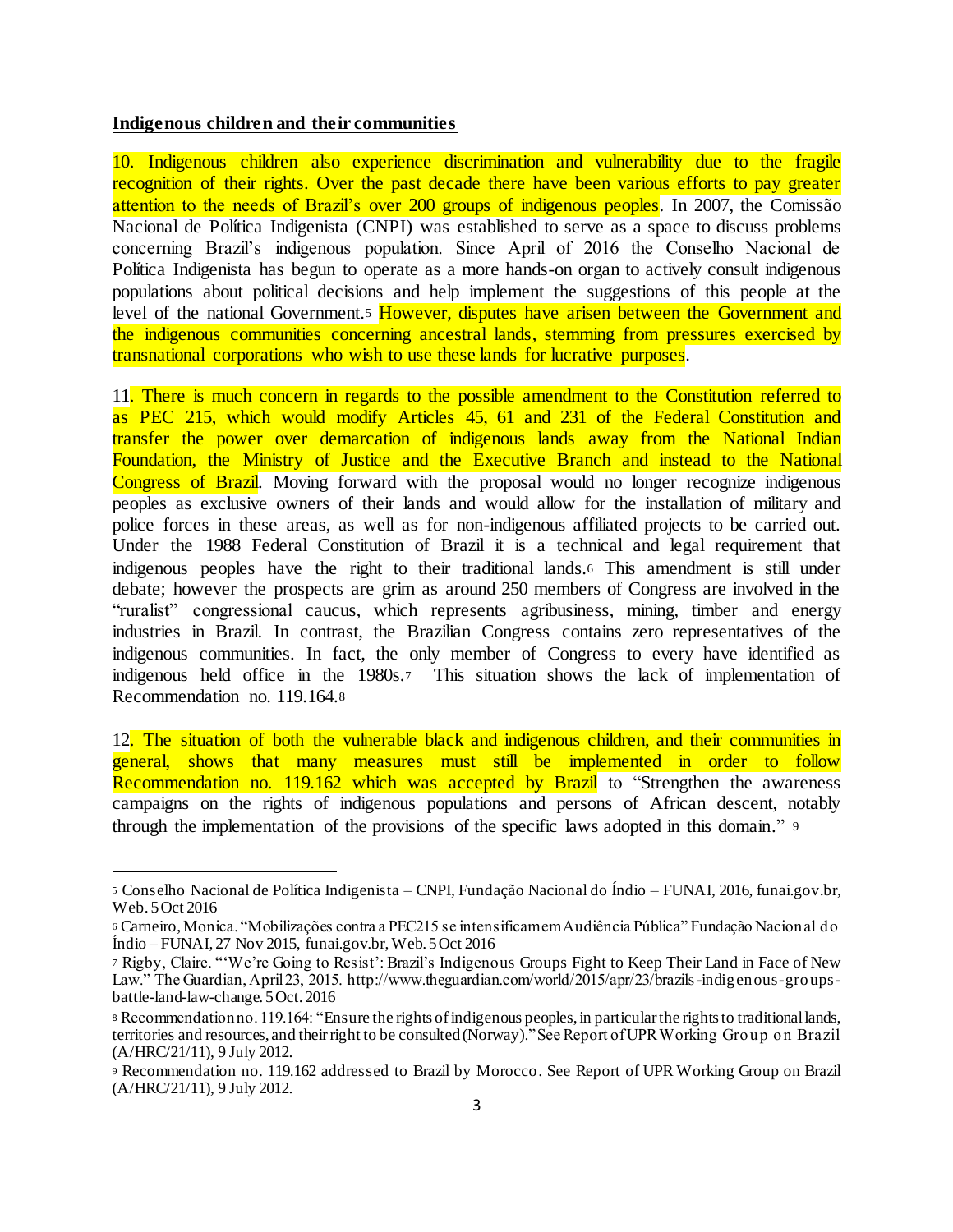#### **Birth registration**

13. IIMA and VIDES International welcome the measures undertaken by the Government of Brazil in compliance with Recommendation no. 119.129<sup>10</sup> concerning birth registration: supporting birth registration by placing notaries in maternity wards and, in 2014, setting up the National Information System of Civil Registry (Sistema Nacional de Informações de Registro Civil or SIRC). SIRC has facilitated the Brazilian people's access to birth records, put more protections in place to avoid counterfeit documents, and made birth registration free and accessible to people of all ages.

14. As of 2014, the Brazilian Institute of Geography and Statistics (IBGE) reported that the under-registration rate of children between 0-15 months had fallen to 1%. The national registration rate was found to be 95.8%, though the Amazon region showed merely 85.6%. In general, the regions with the most under-registration are the North and the Northeast. The groups of people that are remaining unregistered are the indigenous, riparian, formerly enslaved communities (such as the Quilombolas), and gypsy populations. Though the national registration rate has improved since Brazil's last UPR in 2012, the same regions and groups of people continue to be the most neglected.<sup>11</sup>

#### **Child Labour**

l

15. All forms of child labour are prohibited in Brazil up until the age of 16, according to Article 403 of the Brazilian Labour Code. The only exception is the case of an apprenticeship, in which a child may begin to work at the age of 14. In order to decrease the number of child labourers the National Commission of Elimination of Child Labour (Fórum Nacional de Prevenção e Erradicação do Trabalho Infantil or FNPETI) was introduced in Brazil in 1996 and incorporated into Bolsa Familia (2003), a social welfare program provided by the Government. FNPETI effectively reduced the number of hours worked by child labourers by 50%.<sup>12</sup> In its 2011 National Plan for the Prevention and Eradication of Child Labour and protection of Adolescent Workers, PETI aimed to eliminate the worst forms of child labour by 2015 and eradicate all child labour by 2020. However, 7.4 million Brazilians still live with under 1.90 \$US a day, and 15.6 million live with less than 3.10 \$US. This is respectively 3.5% and 7.5% of Brazil's current population of 207,847,528.<sup>13</sup> It is families in these difficult impoverished situations which are most likely to involve their members in child labour.

<sup>10</sup> Recommendation no. 119.129: "Regularly foster awareness on birth registration at national and local levels, particularly through the organization of public campaigns to highlight the importance of birth-registration (Uruguay)." See Report of UPR Working Group on Brazil (A/HRC/21/11), 9 July 2012.

<sup>11</sup> *UNICEF Annual Report 2015 Brazil*, http://www.unicef.org/about/annualreport/files/Brazil\_2015\_COAR.pdf, 1 Oct 2016

<sup>12</sup> Yap, Yoon-Tien, Guilherme Sedlacek and Peter F. Orazem, 'Limiting Child Labor Through Behavior-Based Income Transfers: An experimental 9 evaluation of the PETI program in Rural Brazil', Inter-American Development Bank, Washington D.C., 2002

<sup>13</sup> "Brazil," *Poverty and Equity*, The World Bank, Web. 5 Oct 2016. http://povertydata.worldbank.org/poverty/country/BRA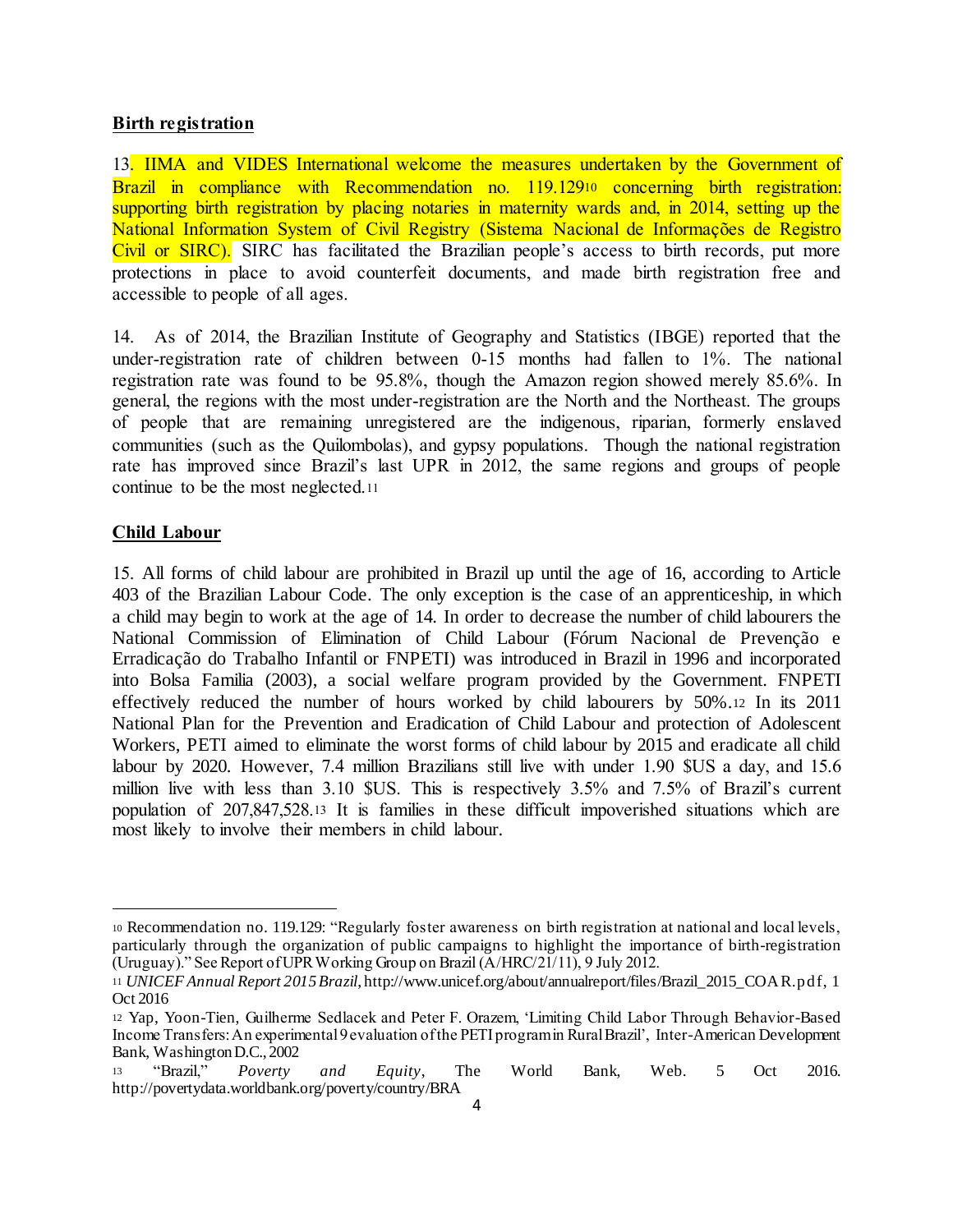16. Despite Brazil's acceptance of Recommendation no. 119.104 to "Continue with its efforts to eradicate child labour with a particular focus on children in highly vulnerable situations"14, Brazil's 2014 National Household Survey results (Pesquisa Nacional por Amostra de Domicílios or PNAD) showed that the country still has 3.3 million children and adolescents between the ages of 5 and 17 involved in child labour, a 4.5% increase since 2013.<sup>15</sup> According to PETI, children under 14 years are mostly working in agriculture, where they are exposed to the heavy sun as well as to pesticides. 18,700 children between the ages of 5 and 9 are involved in poultry farming. In general, 65% of child labourers are black boys ("pardos" e "pretos") and these, therefore, are the most vulnerable individuals of this group.<sup>16</sup> Additionally, 80% of child labourers are enrolled in school, but most of them drop out to help support their families financially. This is occurring in spite of Recommendation no. 119.109 to "Improve the protection of children by fighting against child labour, providing for children living in the streets and ensuring education for them."<sup>17</sup>

#### **Violence against Children, including Sexual Abuse**

l

17. Of the victims of domestic violence in 2014, 55.73% of them were younger than 11 years old. Girls had a 47% chance of being abused, whereas boys had a 38% chance. Negligence is the most common form of violence, occurring 37% of the time. Next is psychological violence at 35%, physical violence at 21%, sexual at 13% and other at 4%. The author of the violence is the mother 37.13% of the time and the father 17.64% of the time.<sup>18</sup> In 2010, 7 out of the 10 states with the highest number of reported cases of violence against children and adolescents were located in the North and the Northeast of the country.<sup>19</sup>

18. Brazil has allowed all cases of violence, including sexual abuse and exploitation, to be reported directly to authorities by means of the Dial 100 (Disque 100) program. More than 80,000 complaints of child and adolescent rights violations were reported to Dial 100 in 2015, facilitated by the creation of the mobile app "Protect Brazil."<sup>20</sup> In 2005, Dial 180 was introduced as a toll-free hotline to allow women to report episodes of violence against them. As of the year 2013, Dial 180 received 3.6 million calls. In 2014, Brazil's Women's Policy Office has assured the immediate response from the military police across the country to these complaints. The

<sup>14</sup> Recommendation no. 119.104 addressed to Brazil by Singapore. See Report of UPR Working Group on Brazil (A/HRC/21/11), 9 July 2012.

<sup>15</sup> Instituto Brasileiro de Geografia e Estatística (IBGE). Pesquisa Nacional por Amostra de Domicílios (PNAD). Rio de Janeiro; 2015. http://biblioteca.ibge.gov.br/visualizacao/livros/liv94935.pdf.

<sup>16</sup> "12 DE JUNHO: Fórum lança campanha de alerta contra o trabalho infantil nas cadeias produtivas," *Noticias,*  Fórum Nacional de Prevenção e Erradicação do Trabalho Infantil, 9 Jun 2016, Web. 30 Sep 2016.

http://www.fnpeti.org.br/noticia/1546-12-de-junho-forum-lanca-campanha-de-alerta-contra-o-trabalho-infantil-nascadeias-produtivas.html

<sup>17</sup> Recommendation no. 119.109 addressed to Brazil by the Holy See. See Report of UPR Working Group on Brazil (A/HRC/21/11), 9 July 2012.

<sup>18</sup> "A cada dez minutos uma criança foi vítima de violência no Brasil em 2014," Jornal Hoje, 24 Feb 2015. W eb. 5 Oct 2016. http://g1.globo.com/jornal-hoje/noticia/2015/02/cada-dez-minutos-uma-crianca-foi-vitima-de-violenciano-brasil-em-2014.html

<sup>19</sup> "Brazil: Country Program Document 2012-2016," UNICEF, 10 Feb 2012. Web. 5 Oct 2016.

<sup>20</sup> "About Protect Brazil," Proteja Brazil, Web. 4 Oct 2016. http://www.protejabrasil.com.br/us/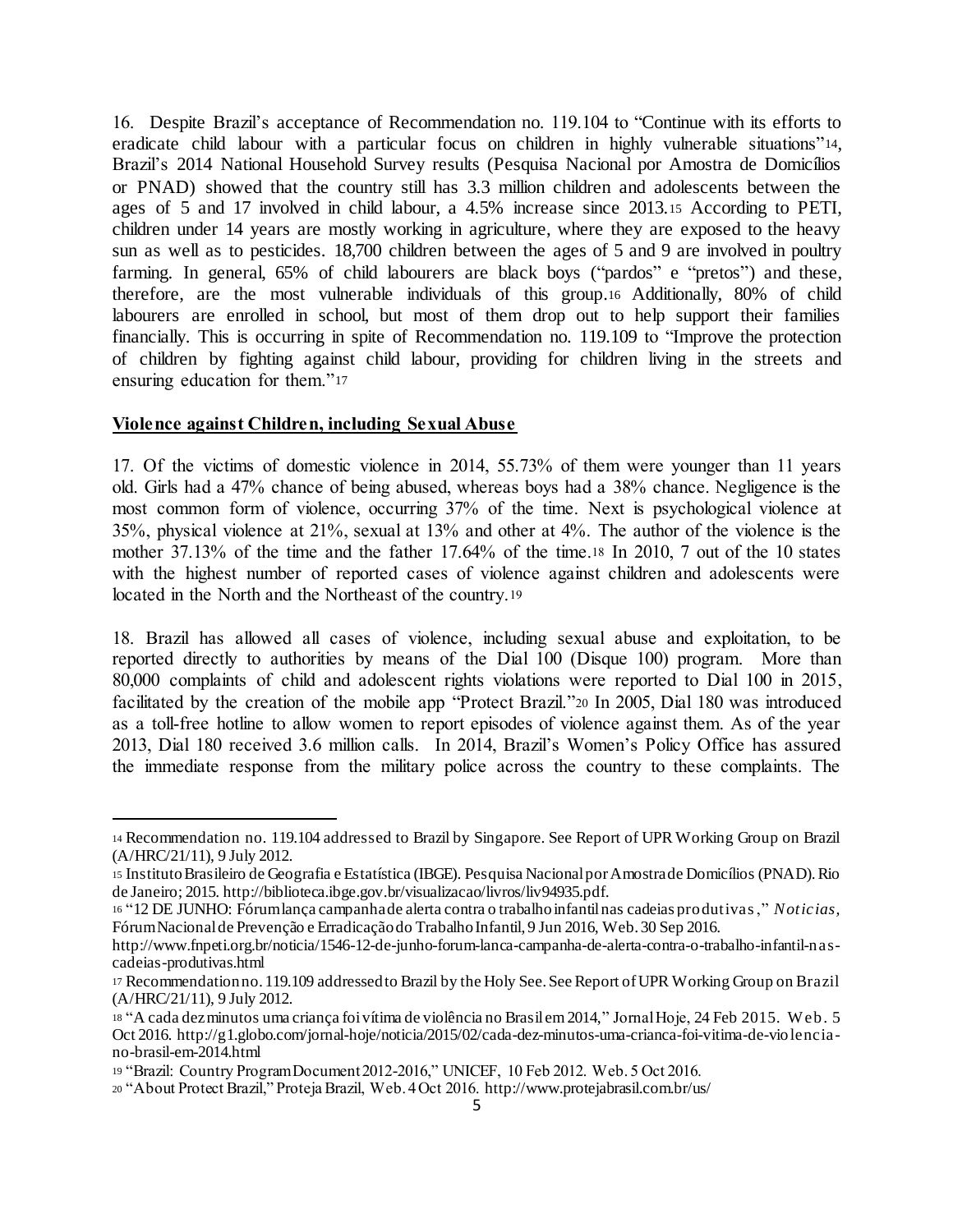Office also created a mobile app ("Click 180") to provide women with information about violence to which they may be exposed and the nearest locations where they can receive help.<sup>21</sup>

19. Though the Dial programs have increased reporting, the problem is that the above measures lack follow up. After connecting the caller with the desired services, the Dial 100 program does not look back at past cases to ensure that victims have been protected or that the perpetrators have been held accountable.

#### **Sexual Exploitation and Human Trafficking of Children**

20. Brazil is in danger of becoming the country with the highest rate of children in situations of sexual exploitation in the world. Due to recent events such as the FIFA World Cup and the summer Olympics, the demand for sexual services skyrocketed, involving around 500.000 trafficked children. The main victims of sex tourism are poor girls. During the 2014 World Cup, children as young as 10 years old were sold for 6 reals right outside the football stadium.<sup>22</sup>

21. In terms of policy to prevent sexual exploitation and trafficking, Brazil has adopted different measures. In the year 2000, Brazil ratified the Palermo Protocol (GA resolution 55/25), which focuses on the prevention of human trafficking, the repression of this crime, and providing attention and protection to victims. The Brazilian Federal Police also established different departments that are able to investigate complaints and arrest human traffickers, e.g. Diretoria de Investigação e Combate ao Crime Organizado (DICOR), Coordenação Geral de Defesa Institucional (CGDI), Divisão de Direitos Humanos (DDH).

22. A special challenge that has been identified is that Articles 231 and 231-A of Brazil's criminal code do not consider sex crimes within the country as trafficking. Brazilian law defines human trafficking as a movement-based crime, which makes it very difficult for the Government to respond accurately if situations of trafficking do not involve changing the victim's location.<sup>23</sup>

#### **Children and the Criminal Justice System**

l

23. **IIMA and VIDES International express their concern for Bill No. 171/1993, which was** approved by the Chamber of Deputies in its first round of voting in 2015 that would allow 16 and 17-year-olds to be tried and convicted as adults. The proposal still needs the approval of the Senate to become law; however, the content of this law is in violation of international legal framework, in particular the Convention on the Rights of the Child, 24 which Brazil ratified in

<sup>21</sup> "New Dial 180 hotline ensures immediate action by the police," *Policies for Women,* Instituto Lula, W eb. 3 Oct 2016. http://www.brasildamudanca.com.br/en/direitos-humanos/new-dial-180-hotline-ensures-immediate-actionpolice

<sup>22</sup> "Manifesto: SAY NO TO SEX TOURISM BUYING SEX IS NOT A SORT!" *Coalicion Contra el Trato de Mujeres y Ninas en America Latina y el Caribe*, CATWALC, 17 Dec 2015, Web. 30 Sep 2016. http://www.catwlac.org/es/2015/12/17/manifesto-say-no-to-sex-tourism-buying-sex-is-not-a-sport/

<sup>23</sup> "17 Days: Rio 2016 and the Trade in Human Misery Part 1." *International Women's Initiative*, Web. 24 Oct 2016. http://www.internationalwomensinitiative.org/news/2016/8/9/17-days-rio-2016-and-the-trade-in-human-misery

<sup>24</sup> "Brazil: Events of 2015," Human Rights Watch, Web. 30 Sep 2016. https://www.hrw.org/world report/2016/country-chapters/brazil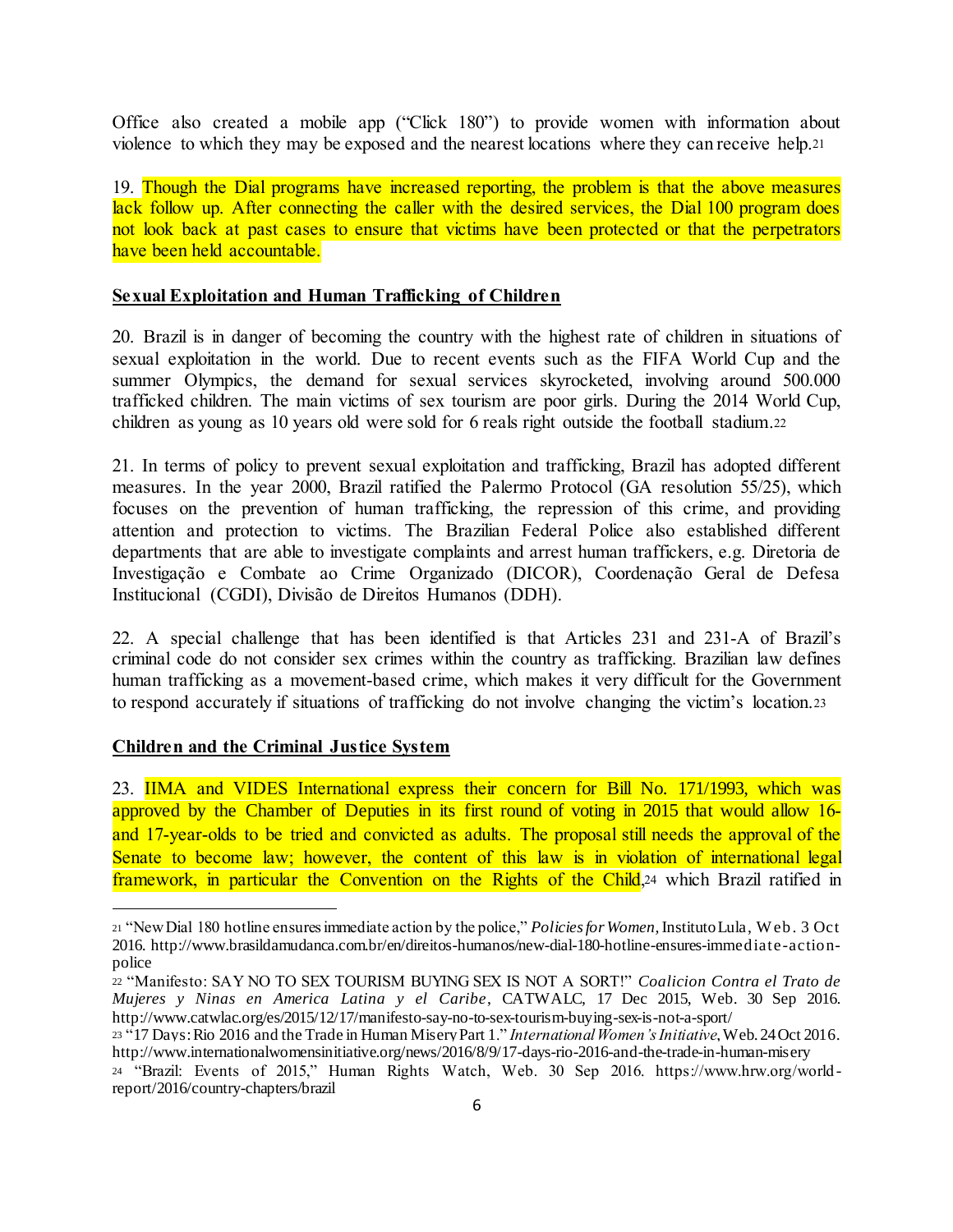1990. In its Concluding observations on the combined second to fourth periodic reports of Brazil (2015), the UN Committee on the Rights of the Child (CRC) expressed its concern over this law, especially in regards to the reality of the current Brazilian prison system and the multitude of negative effects it would have on the children that would enter it. Among these, the CRC mentions child deaths because of prison gang violence, poor health and sanitary conditions and prevalent sexual violence. The CRC highlights the need for an improved juvenile justice system with adequate facilities and specially trained judges.25

# 24. **We recommend that the Government of Brazil:**

*a. Focus efforts on lifting black and indigenous Brazilian children out of poverty;*

*b. Protect the rights of indigenous children by removing support from PEC 215 and thus recognizing indigenous people's right to their ancestral lands;*

*c. Make special efforts to facilitate and promote birth registrations in the North and Northeast of Brazil, areas of the country which have seen little improvement since the last UPR;*

*d. Reverse the trend of cutting funds to the Bolsa Familia program, as it serves as an invaluable means of addressing the needs of vulnerable children and breaking cycles of poverty and violence;*

*e. Involve the private sector to control all stages of production of national goods, in order to recognize, report and eradicate incidents of forced child labour in the formal and the informal economy;*

*f. Protect decent work and apprenticeship opportunities for adolescents, while continuing efforts to raise awareness among children about child labour and adverse working conditions;*

*g. Identify and address root causes of child labour and its linkages with lack of education, especially for Afro-Brazilian children, indigenous children, and children living in rural areas;*

*h. Work more closely with different governmental actors, NGOs, churches and media outlets in order to effectively address human trafficking;*

*i. Harmonize the definition of trafficking in Brazilian legislation to the 2000 UN TIP Protocol and put stringent sentences in place for traffickers;*

*j. Provide more funding for specialized services and shelters for victims of sexual exploitation, trafficking and forced labour;*

l

<sup>25</sup> See Paragraph no. 88 (h), CRC/C/BRA/CO/2-4, 30 Oct 2015.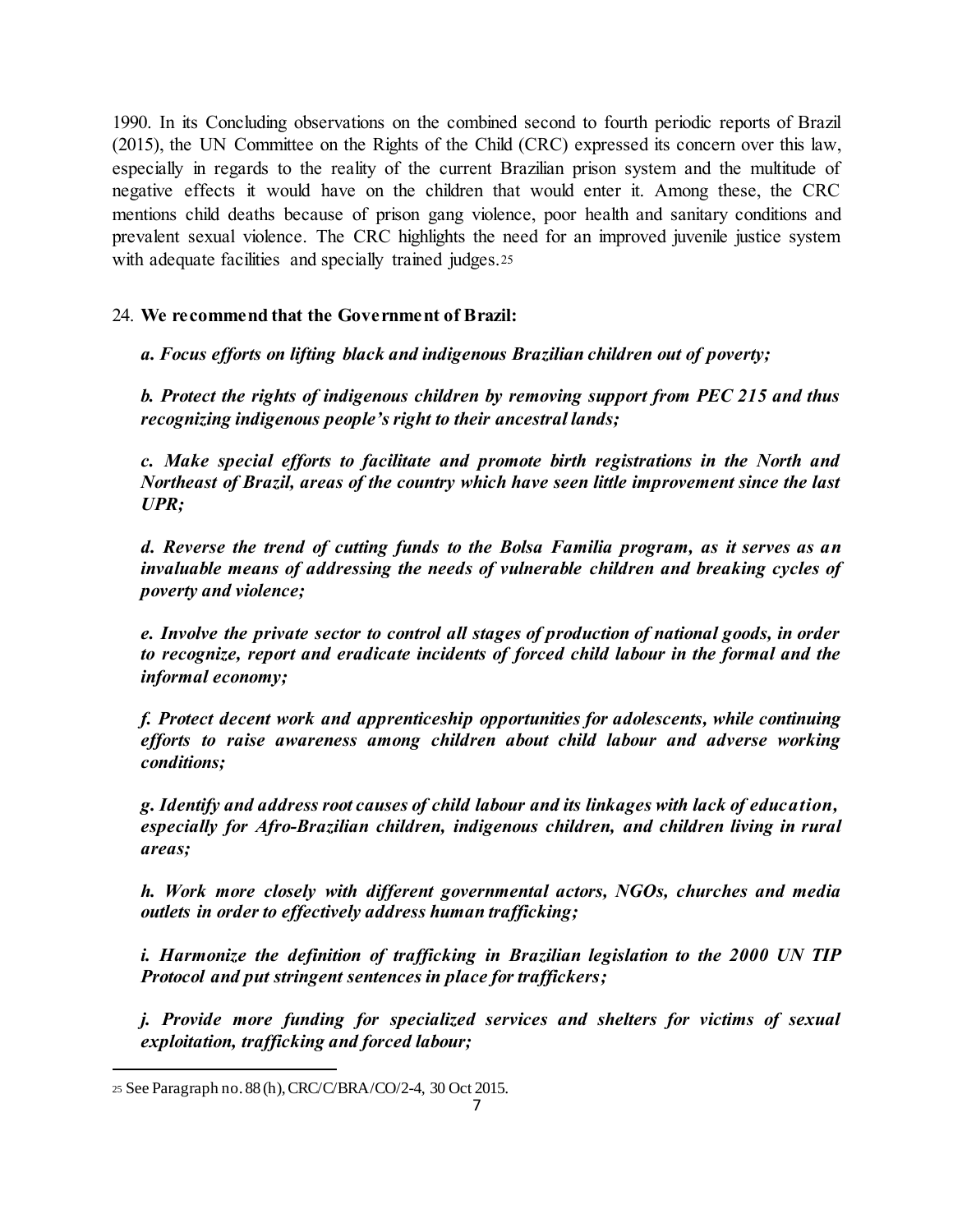*k. Improve documentation and data collection on all prosecutions and convictions of human trafficking, as well as victim identification and care;*

*l. Remove support from Bill No. 171/1993 which would allow 16- and 17 year-old children to be convicted as adults, as this is a direct violation of the Convention on the Rights of the Child.*

#### **IV. RIGHT TO EDUCATION**

#### **Quality of Education**

l

25. Education is Brazil is free and compulsory for children ages 4 to 17. Rates of school attendance show that children are, indeed, enrolled in school; however many children receive six years of basic education, yet are still unable to read and write by the end of this time. There remains a large disconnect between the quality of education at public and private schools. The latter offer better monitoring of student learning, as well as teacher support. Furthermore, the quality of education varies depending on the region of the country.

26. The Holy See's Recommendation no. 119.158 to "Take adequate measures to combat illiteracy and guarantee to all citizens the enjoyment of the right to education especially, for poor people, those living in rural areas or indigenous minorities"<sup>26</sup> has not been implemented fully. In fact in rural areas, students and teachers must travel long distances to arrive at schools. Those that are able to access them, discover inadequate school buildings—infrastructure lacking proper sewage, access to internet, or even electricity.

27. A problematic trend shows that Brazilian students are frequently repeating grades and failing at school, causing a distortion in the age of the students in each grade. Furthermore, out of financial need, children drop out of school in order to enter the workforce prematurely. According the INEP, a national Brazilian institute for educational statistics, in 2015 5.8% of students in the Ensino Fundamental I (grades 1-5) failed the grade, 1% dropped out of school and 93.2% passed the year. In the Ensino Fundamental II (grades 6-9) 11.1% of students failed, 3.2% dropped out, and 85.7% of them passed. In Ensino Médio (grades 10-12) school failure and drop out levels increased to 11.6% and 6.8% respectively, while the passing number dropped to 81.6%.<sup>27</sup>

28. In spite of these difficulties, Brazil has seen a clear downward trend in illiteracy from 2007- 2014 among children 6-14 years old.<sup>28</sup> In this time, the number of people with 11 years of

<sup>26</sup> Recommendation no. 119.158 addressed to Brazil by the Holy See. See Report of UPR Working Group on Brazil (A/HRC/21/11), 9 July 2012.

<sup>27</sup> "2015," *Indicadores Educacionais*, Instituto Nacional de Estudos e Pesquisas Educacionais Anísio Teixeira, Web. 30 Sep 2016. http://portal.inep.gov.br/indicadores-educacionais

<sup>28</sup> "Educação," *Brasil em Síntese.* Instituto Brasileiro de Geografia e Estatística. Web. 5 Oct 2016. http://brasilemsintese.ibge.gov.br/educacao.html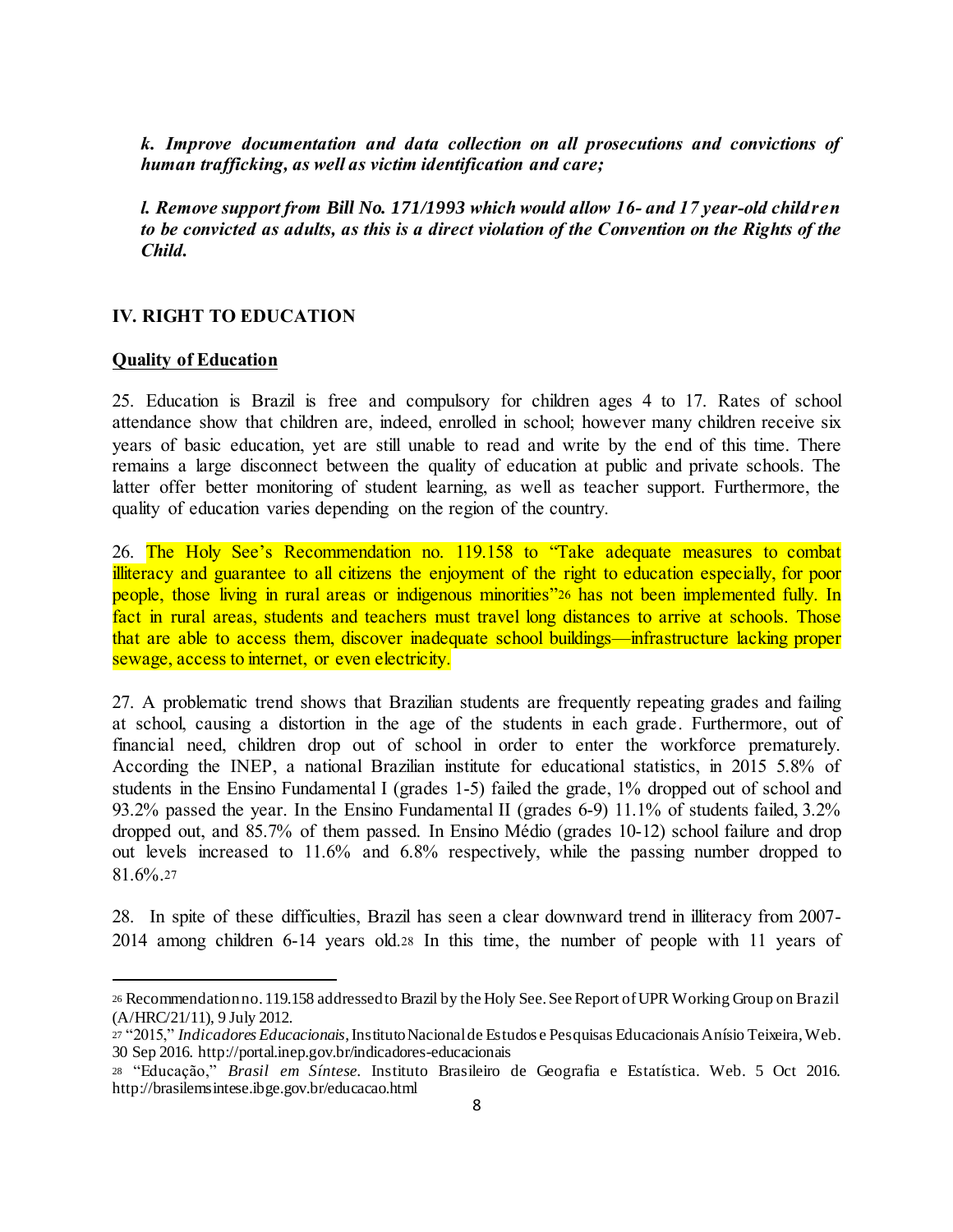schooling among individuals 25 years or older rose from 33.6% to 42.5%. In 2014, 44.5% of women 25 or older had at least 11 years of education, in comparison to only 40.3% of men in that age group.

# **Education for Indigenous Peoples**

29. According to Article 210, § 2º of the 1988 Brazilian constitution, indigenous people have a right to bilingual education in order to preserve their native tongue, the culture and the customs of their people. However, only 53 (or 5%) of indigenous schools have educational materials that are specific to their ethnic group. This is proof that again Recommendation no. 119.162 to give recognition to the rights of indigenous peoples<sup>29</sup> is still lacking in full implementation. Indigenous people make up 0.4% of the Brazilian population, which amounts to approximately 823,000 individuals.

# 30. **We recommend that the Government of Brazil:**

*a. Invest in teacher training, to ensure quality education regardless whether education is public or private, urban or rural;*

*b. Work to eliminate the school culture that normalizes repeating grades, evading school, non-literacy and a distaste for learning;*

*c. Direct more financial resources towards paying teachers and modernizing the infrastructure of schools, guaranteeing in particular: electricity, proper sanitation facilities, and adequate water supplies;*

*d. Increase efforts to provide bilingual education to indigenous populations, in order to preserve cultural patrimony and respect the rights of these peoples;*

*e. Establish curricula in schools which sensitize children to appreciate cultural and ethnic diversity.*

# **V. RIGHTS OF WOMEN**

#### **Violence against Women**

l

31. The most common form of violence experienced by women in Brazil occurs in the domestic environment. Since the implementation of the Maria da Penha Law in 2006 targeting domestic and family violence against women, the situation has improved in the country. However, despite Recommendation no. 119.90 to "Provide systematic training to judges, prosecutors and lawyers on women's rights and violence against women, including the implementation of the Maria da

<sup>29</sup> Recommendation no. 119.162, op cit. note 8.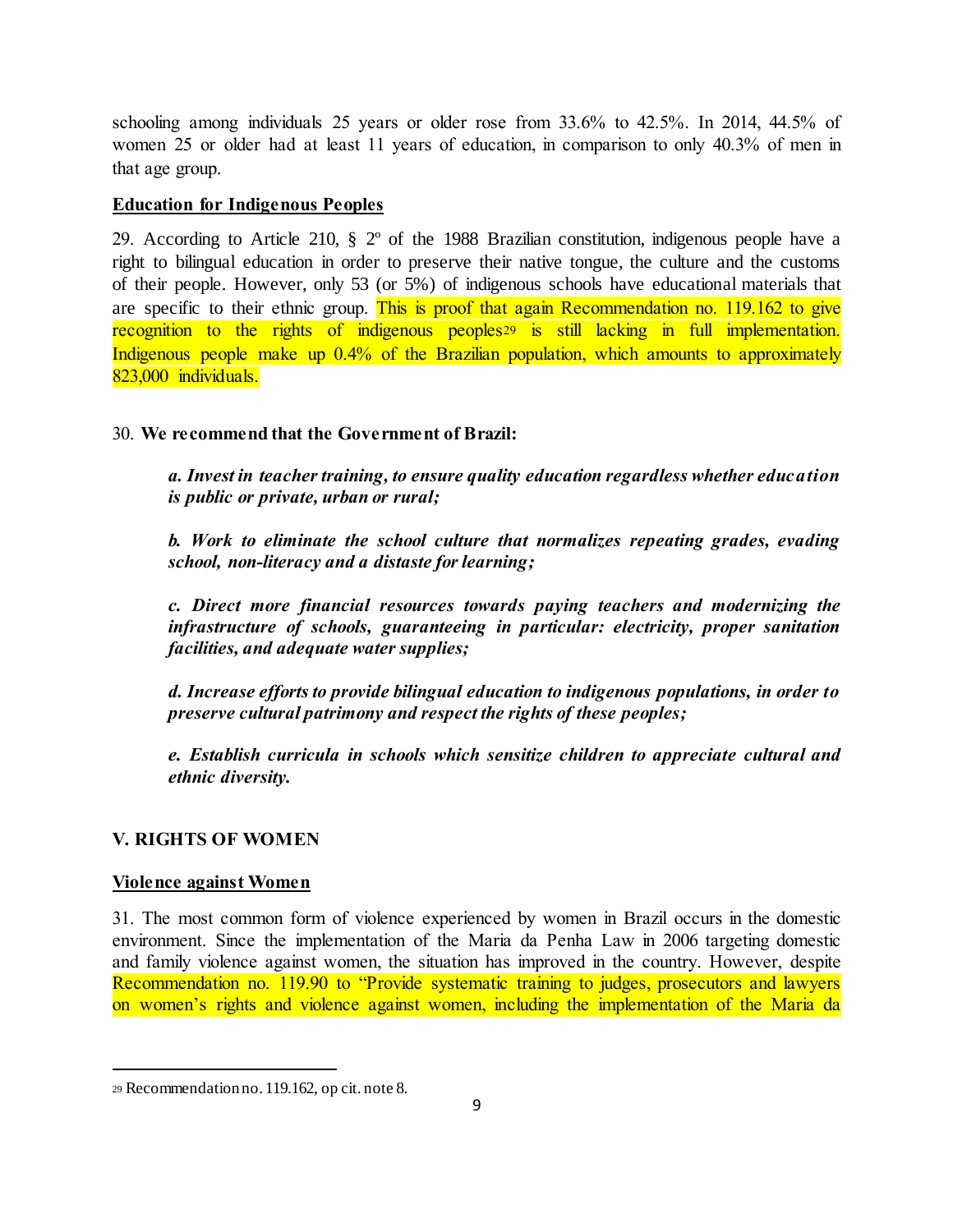Penha Law on domestic and family violence against women<sup>330</sup> the country is still lacking in specialized courts to care for women who are the victims of violence. Today there are 66 such courts; however, according to the National Justice Council of Brazil (Conselho Nacional de Justica or CNJ) there should be at least 120 in the country. Furthermore, it is imperative to create environments where women feel comfortable denouncing their aggressors. Unfortunately this reality does not exist, for instance, in cases of rape. It is still a common social perception in Brazil that women are to blame for their rape, making victims less likely to denounce the offender.

#### **Participation of Women to Social and Political life**

32. Today, women in Brazil have higher levels of education than men. However, in contrast to these, women still earn less than their male counterparts, though the levels of disparity vary throughout the country. Additionally women are not often visible in politics nor in senior positions in companies. Though Brazil has put quotas in place for 30% of a list of political candidates to be women, these have been weakly enforced, which explains why only 8.6% of the elected deputies in 2010 were women31. As of 2012, this same 8.6% was the makeup of the lower house of the Brazilian Government. This reality shows that there is still much to be done in order to fully implement Recommendation no. 119.46 for Brazil to "Continue its efforts to consolidate greater representation of women in decision-making positions, both in public administration and the private sector."32

33. The situation is even more difficult for indigenous women with political ambitions, as this group is already lacking representation in the Government. In 2014, 84 indigenous people ran for office and 24 of those were women. At the moment of elections only 2 indigenous people were elected to the State Representatives.<sup>33</sup>

#### 34. **We recommend that the Government of Brazil:**

l

*a. Take concrete measures to eradicate multiple forms of discrimination against women and eliminate the structural causes of inequalities;*

*b. Provide an appropriate and effective response in order to decrease violence against women and lessen their fear of denouncing their aggressors, giving special attention to preventing domestic violence;* 

*c. Guarantee effective assistance to the victims through efficient support services;*

<sup>30</sup> Recommendation no. 119.90 addressed to Brazil by Canada. See Report of UPR Working Group on Brazil (A/HRC/21/11), 9 July 2012.

<sup>31</sup> Aguilar, Rosario, Saul Cunow and Scott Desposato. "Choice Sets, Gender, and Candidate Choice in Brazil." 13 July 2014. Web. 5 Oct 2016.

http://graduateinstitute.ch/files/live/sites/iheid/files/sites/political\_science/Desposato%20AguilarCunow.pdf <sup>32</sup> Recommendation no. 119.46 addressed to Brazil by Peru. See Report of UPR Working Group on Brazil (A/HRC/21/11), 9 July 2012.

<sup>33</sup> "Só 3% dos eleitos em 2014 se declaram negros," Congressoemfoco. 18 Dec 2014. Web. 5 Oct 2016. http://congressoemfoco.uol.com.br/noticias/so-3-dos-eleitos-em-2014-se-declaram-negros/.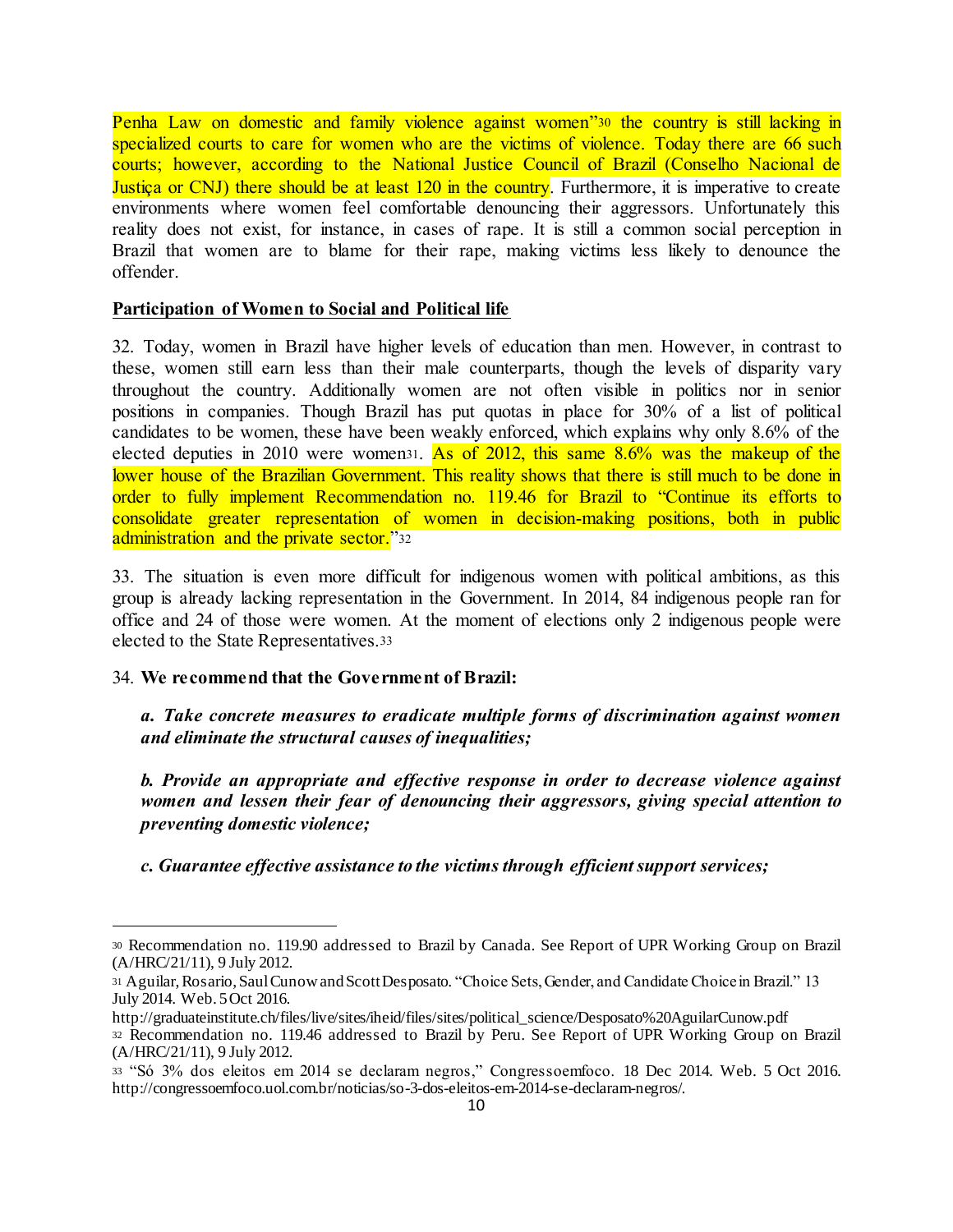*d. Eradicate gender inequalities in the workplace by ensuring that women have access to senior positions and by addressing the wage disparity between men and women;*

*e. Ensure a more effective implementation of existing quotas to allow for greater women's inclusion in politics;* 

*f. Encourage greater participation of minority groups in politics, especially those belonging to indigenous and black communities.* 

### **VI. RIGHT TO HEALTH**

#### **Infant Mortality**

35. IIMA and VIDES International congratulate Brazil in its successful efforts to implement Recommendation no. 119.152, "Improve health-care efforts, especially to reduce child mortality."<sup>34</sup> Brazil is one of the 62 countries around the world to have reached the MDG in relation to **infant mortality** and is among the top five in those countries with the greatest reduction. From 1990-2015, infant mortality was reduced by 73%. Now Brazil only has 16 deaths for every 100.000 children under 5. This positive outcome was achieved with the help of Bolsa Familia, the Brazilian social welfare program which provided mothers and their new-borns with primary health care.

#### **Early Marriage and Pregnancy**

36. Early marriage is common in Brazil, especially in situations of poverty. When there are no prospects for the future and girls suffer from realities of domestic violence, children as young as 5 to 10 years old are subjects to early marriage. This often occurs without an official notarization, as the legal age for marriage for women in Brazil is 16, while for men it is 18. After a girl is subjected to early marriage, she will later be forced to abandon her schooling to take care of her new husband and children.

37. As highlighted in the CRC Concluding observations on the combined second to fourth periodic reports of Brazil (2015), the births among girls ages 10 to 19 decreased by 19% from 2003-2007.<sup>35</sup> Nevertheless, this NGO coalition notes with concern that the greatest concentration of adolescent mothers is present in the North and Northeast regions of the country. These early pregnancies are linked to greater social vulnerability, high poverty and lack of education.

#### **Death among Children and Youth**

38. According to UNICEF's 2015 Annual Report, Brazil ranks 2nd in the world in terms of adolescents murdered annually.<sup>36</sup> The homicide rate among children 0-9 is below 1 per 100,000

l

<sup>34</sup> Recommendation no. 119.152: "Improve health-care efforts, especially to reduce child mortality and the prevalence rate of HIV and AIDS (Iran)." See Report of UPR Working Group on Brazil (A/HRC/21/11), 9 July 2012.

<sup>35</sup> See: CRC/C/BRA/2-4

<sup>36</sup> *UNICEF Annual Report 2015 Brazil*, op. cit.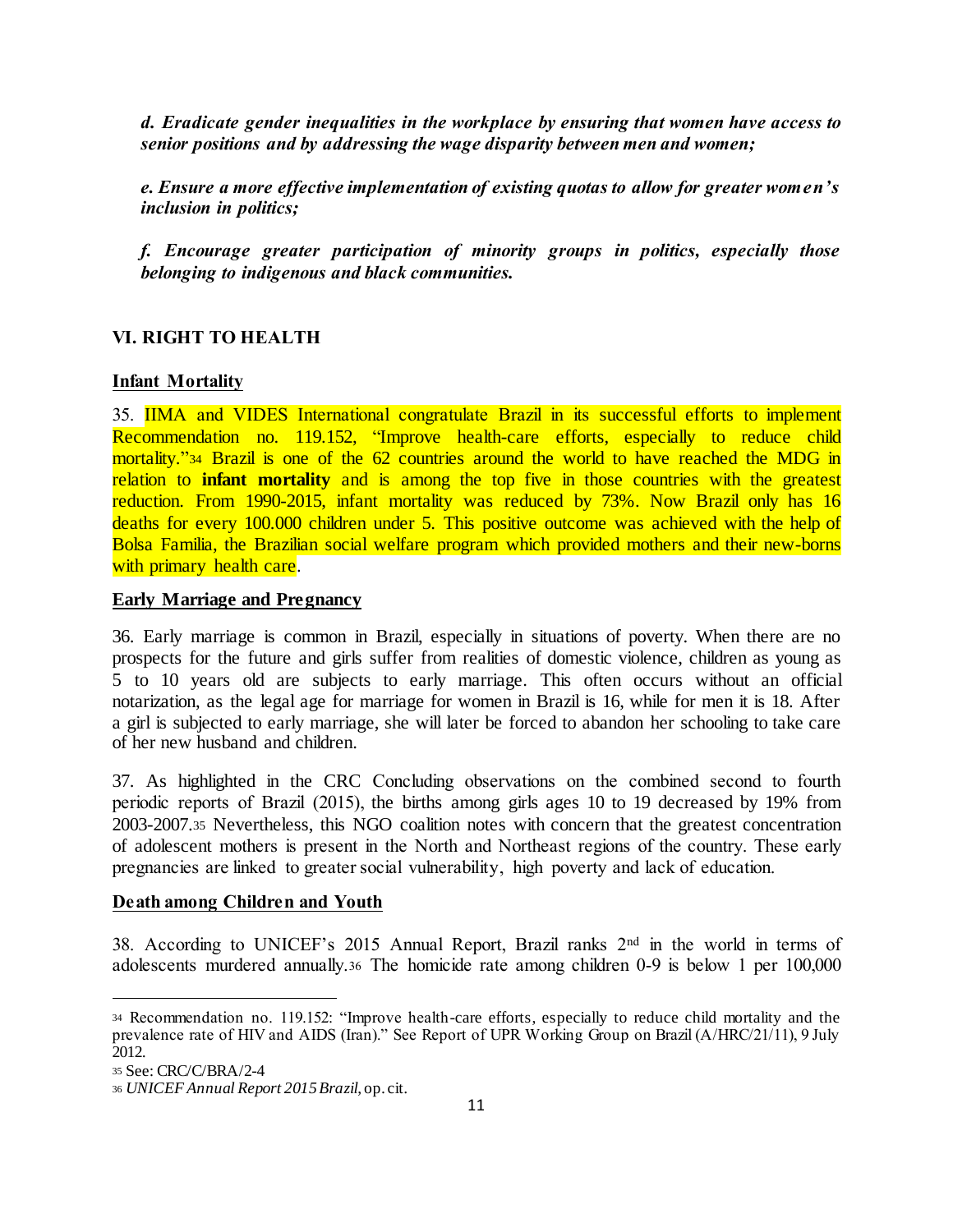Brazilians, but this increases to 32 per 100,000 when it comes to children and youth between the ages of 10-19. Boys are 10 times more likely than girls to be victims of homicide, making this the leading cause of death among boys in Brazil and offsetting all medical advances made in child survival.<sup>37</sup>

39. UNESCO and the Brazilian Government partnered to publish the *Índice de vulnerabilidade Juvenil à Violência e Desigualdade Racial 2014,<sup>38</sup>* a study which measures the index of youth vulnerability to violence (IVJ) around the country. The results reveal that black ("pretos" and "pardos") youth experience a significantly higher risk of death by homicide than whites ("brancos" and "amarelos"). The Northeastern states of Brazil have the greatest violence and racial inequality, and as a result are particularly lethal. In Alagoas the risk of death of black youth 8.75% greater than that for white youth. The risk is 11.57% higher in Pernambuco and is highest in Paraíba at 13.40%. The States with the lowest IVJ are in the South and Southeast (specifically São Paulo, Rio Grande do Sul, Santa Catarina and Minas Gerais). The areas of Brazil with the high (Northeast and Southeast) and very high (Northeast) vulnerability to violence make up 24.1% of the Brazilian population and include 9 million adolescents and youth between the ages of 12 and 29.

#### 40. **We recommend that the Government of Brazil:**

*a. Expand health care to remote areas, especially in the North and Northeast of Brazil, by giving more access to quality prenatal care, providing more ICU beds, and increasing the number of paediatric clinics;* 

*b. Address the causes that lead to early pregnancy among girls 10-19;*

*c. Focus efforts on teaching conflict resolution to children and youth in order to increase the safety of communities in the states of Alagoas, Pernambuco and Paraíba.*

#### **VII. RIGHTS OF YOUTH (18 – 29 YEARS OLD)**

#### **Right to Work**

l

41. The youth in Brazil are experiencing a challenge of integrating into the labour market. Due to their low education levels and schools' emphasis on theory rather than practice, they do not have the adequate preparation to find a well-paying job. This situation is exacerbated by the political and economic crisis that the country is experiencing. Therefore, youth find themselves unemployed or are forced to labour in the informal economy, where they are usually poorly paid and to not encounter decent working conditions.

<sup>37</sup> "Hidden in Plain Sight: A statistical analysis of violence against children," UNICEF, Sep 2014. Web. 5 Oct 2016. http://data.unicef.org/wp-content/uploads/2015/12/VR-full-report\_Final-LR-3\_2\_15\_189.pdf

<sup>38</sup> "Índice de vulnerabilidade Juvenil à Violência e Desigualdade Racial 2014," UNESCO, 2015. Web. 5 Oct 2016. http://unesdoc.unesco.org/images/0023/002329/232972POR.pdf